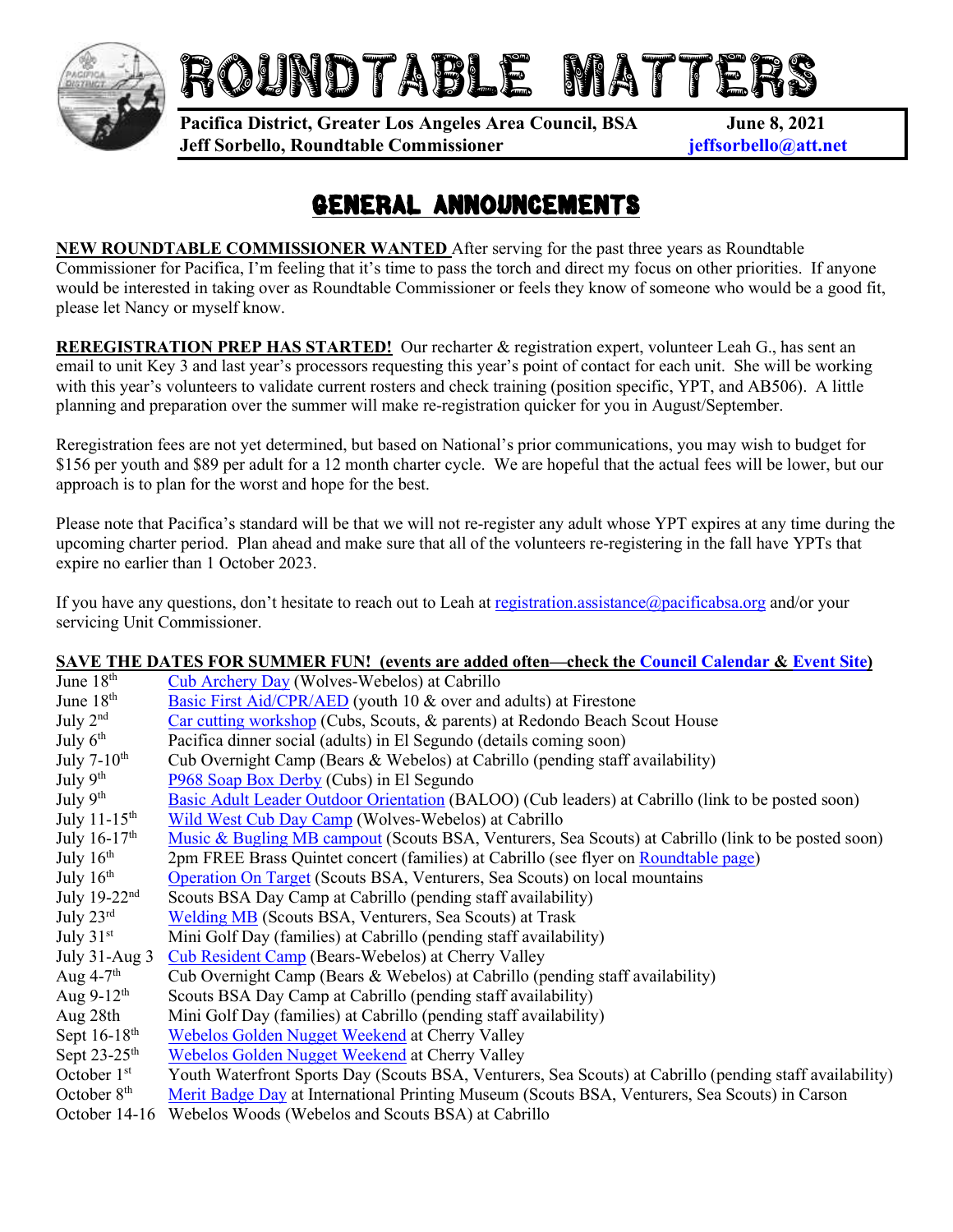**SUMMERTIME PACK AWARD:** Packs that plan at least one event per month in June, July, and August, help their Cubs earn the [Summertime Pack Award.](https://filestore.scouting.org/filestore/pdf/33748.pdf) Events don't have to be elaborate—a play date in the park, a family picnic, or backyard movie night are all options, as are many of the activities in the above calendar. Don't let Scouting snooze during the summer—Adventure On!

**GET A STATE PARK PASS AT YOUR LOCAL LIBRARY** In partnership with the First Partner's Office and the California State Library, State Parks is providing free vehicle day-use entry to over 200 participating state park units operated by State Parks to library-card holders. The California State Library Parks Pass is valid for entry of one passenger vehicle with capacity of nine people or less or one highway licensed motorcycle. Visit this link for more information: [https://www.parks.ca.gov/?page\\_id=30806](https://www.parks.ca.gov/?page_id=30806)

**PLEASE COMPLY WITH AB506 REQUIREMENTS ASAP** AB 506 went into effect on January 1, 2022. All registered BSA volunteer positions must comply with AB506. Visit<https://californiascouting.org/glaac/> for step-by-step instructions. Our February issue of [Roundtable Matters](https://www.glaacbsa.org/files/41148/2022-02---roundtable-matters) included tips for taking the required training. Our [March edition](https://www.glaacbsa.org/files/41688/roundtable-matters-2022-03) provided tips for LiveScan appointments. Units with adults needing financial assistance with LiveScan fees can apply for Council aid [HERE.](https://www.glaacbsa.org/livescanscholarship)

**CAMP CARDS END THIS MONTH** Remember to return any unsold cards to Council.

**EAGLE ADVANCEMENT** Prior to contacting Pacifica District for approval, please review Eagle application and Eagle book with your troop advancement chair to confirm records agree with troop records and Eagle book is complete. Scout profile and join date will be requested from Council and Scout will be assigned a book check person. Please do not contact Council directly for profile or join date. Once the Eagle book and application are ready, call Mrs. Christensen at (310) 283-7197, for the Pacifica verification and review.

**Prior to June 30, 2022**, the Citizenship in Society Merit Badge is an optional merit badge. Eagle candidates will not be required to complete the new Citizenship in Society Merit Badge as long as they complete all of the current Eagle Rank requirements before July 1, 2022. They do not have to submit their final Eagle Scout application nor complete their Eagle Scout Board of Review prior to July 1, 2022. **Starting July 1, 2022**, Eagle Scout candidates will be required to complete all Eagle Scout requirements i**ncluding** the new Citizenship in Society Merit Badge. If you have any questions, contact District Advancement Chair Jim Matsushita at [jmatsushita.bsa@gmail.com](mailto:jmatsushita.bsa@gmail.com)

**ORDER OF THE ARROW (OA) The OA is Scouting's Honor Society for Scouts BSA, Venturing and Sea Scouts.** Members ("Arrowmen") provide service their home Units, the Pacifica District, our Council, and BSA nationally. OA provides Youth members additional service and leadership opportunities that help them grow and build experience. Members are sent virtual Meeting invitations via the LodgeMaster application.National OA guidance on counting virtual camping for OA membership elegibility was updated in January 2021 and may be found [here.](https://oa-bsa.org/article/oa-temporary-camping-requirement-changes) 2022 Lodge dues may be pai[d here](https://www.glaacbsa.org/admin2/login) (note – users will need to create a Tentaroo account if they don't already have one).

The next Lakota Chapter Meeting will be held 6:30-7:30 PM on Wednesday, June 22nd, at the Redondo Beach Scout House (2226 Farrell Ave, 90278). All Chapter members are invited and welcome to attend.

To request a Unit Visit, Unit Election, or Camp Promotion visit please contact the Lakota Chapter Chief at [lakotachchief@gmail.com](mailto:lakotachchief@gmail.com) or the Chapter Adviser, Bob Hodgkiss, a[t oachapteradviser@pacificabsa.org.](mailto:oachapteradviser@pacificabsa.org)

Nominations for Chapter Executive Committee positions are open for the September 1, 2022 – August 31, 2023 term of office. All Youth members (= not yet 21) are eligible to serve in these offices. The applications can be accessed [HERE.](https://u5354241.ct.sendgrid.net/ls/click?upn=0YlUef6ScEuFGXvSWVsPIsnNWPB7iRUx62zNEMMAMLB-2Fl3FznOM1hmoG7XXyuiZLseEq854suJGB5eA062fV1xHqShJxCle41JtvHLZtjwAzA-2FYv0jM03tKsCYztB-2B5uTWtV_mRNboUws3-2FNK04kpN-2Btvlnp6GnsxPXob3AYZMM7078nc6EE5XngqEabSjvPyxmmqTTjrTApw9-2F737RfZuG25Hbd06m1lSsOSillIPHzq-2BcqkAgwcfF1xvL-2FCwM-2FGAMqZylfcJBjt5AOd-2B1tbGnC4HTl-2BuRydGI54q9Qh86CRsg9eqLya5Wb-2B7AV3Ux2CBG0C1-2B2bUuZjUGLN08h4uYgabiJO02MbHVkxSO7IneD-2FBppAXWU2PxTlizBiD906WhmDzCXoGKvEqBpW6qzbDE8cj4BVU288zM9WwZ2SikE4rYAm944Rz4sRDNil-2BxSfQXzmyUVA01QbPI2Hesf7Ydq4O4OsYQ2znzNV4ORN6gTM4qac54VIIkFhJYOemAviRtTy-2FpPBNw52WYBQOrJwEKwGGb6JFbZBYC6URPoX90UcH2-2B8u1fLqQz-2B06vsVq9ZN9IQ8xy7VzmikanFsBMQeLw8Ho6hHrChq0TmZJp4GwWNKj5U5ammHWCPIoFcE0S-2FXPUh) They can presented in person or emailed to the Chief or Adviser. Please contact the Chapter Chief [\(lakotachchief@gmail.com\)](mailto:lakotachchief@gmail.com) and Chapter Adviser, Bob Hodgkiss [\(oachapteradviser@pacificabsa.org\)](mailto:oachapteradviser@pacificabsa.org) for more information if you have questions.

**MERIT BADGE/NOVA AWARD COUNSELORS** The May listing was sent to Troop leaders 23 May. New counselors are always welcome. See our registration instructions here: <https://www.glaacbsa.org/files/39227/advancement---how-to-register-as-a-mb-or-nova-counselor> Please submit ALL applications and supporting documentation, whether a new or existing counselor, via this Google form: <https://forms.gle/WmEvLvfi6cq6C9DH8>

If you have any questions, contact Richard at [meritbadge@pacificabsa.org](mailto:meritbadge@pacificabsa.org)